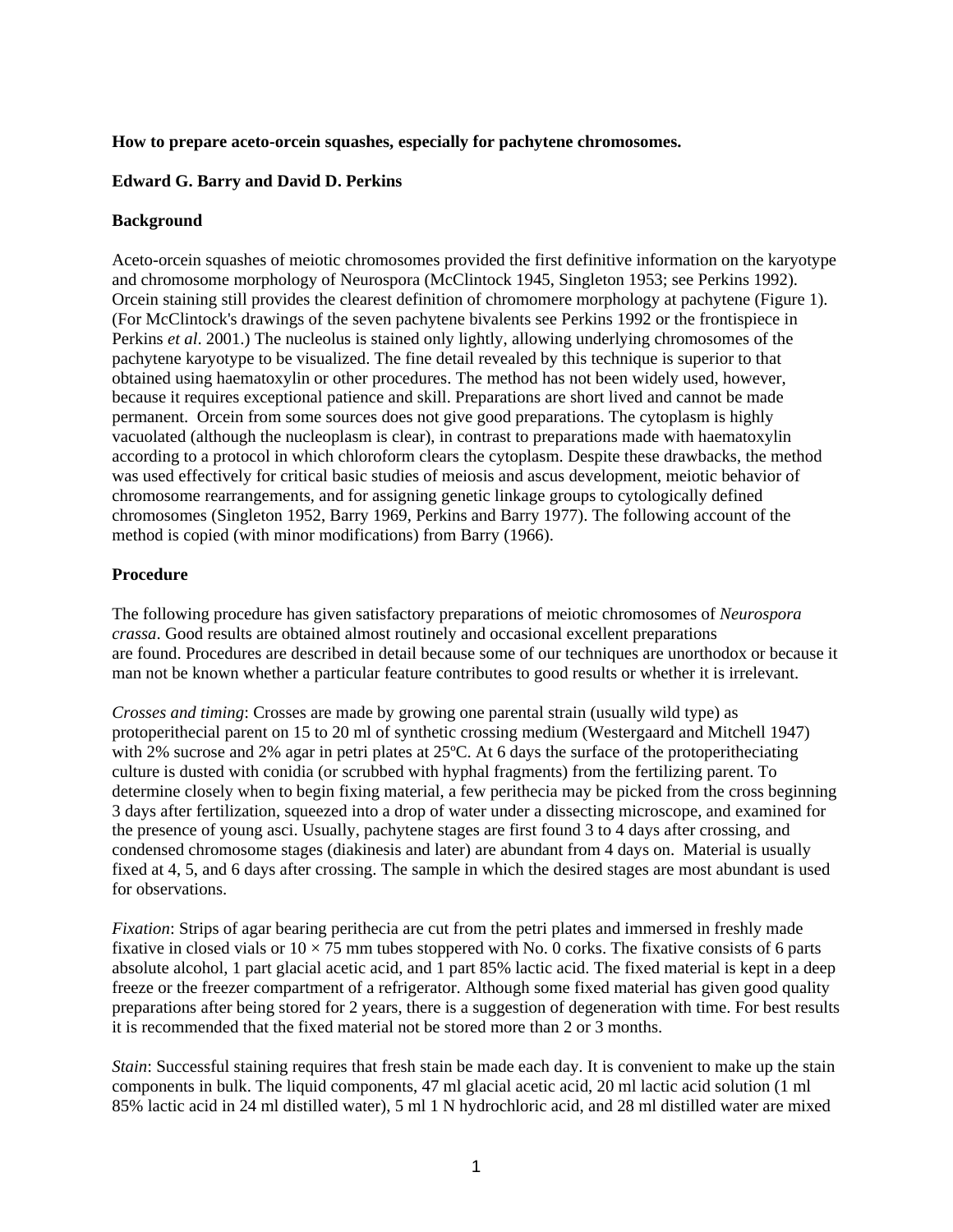and stored at room temperature. Natural orcein is weighed out into  $10 \times 75$  mm tubes in 100 mg lots. For each 100 mg batch, 5 ml of the liquid portion of the stain is mixed with 100 mg orcein in a 50 ml beaker covered by a petri plate bottom that contains two ice-cubes. The stain solution is refluxed over a low flame (alcohol lamp or Bunsen burner pilot) for 4 minutes after it begins to boil . The stain is cooled for 2 hours by placing the beaker in the melting ice-cube water in the petri bottom, and it is then filtered through #1 Whatman filter paper into a small dropping bottle.

[Best results have been obtained using orcein from Edward Gurr, Ltd. London. However, that source has now gone out of business. Once existing supplies are gone, a new source must be found.]

*Dissection of perithecia; preparation of slides*: Perithecia are taken from the fixative, scraped from the agar block, placed in a drop or two of stain on the frosted end of a carefully cleaned slide (Aloe #58952) and examined under a dissecting microscope at about  $30\times$  magnification using transmitted light from below. A pair of dissecting needles is used to scrape mycelial fragments and remnants of agar away from about ten perithecia. The perithecia are then transferred to a fresh, small drop of stain near the middle of the slide. The contents of each perithecium are expressed through the ostiole into the stain, using a slightly flattened and bent or chisel-shaped steel needle (about No. 1 embroidery needle). Perithecial walls and other debris are removed. If large clumps of asci are present, they are teased or chopped apart, or even removed. The best staining is found in separated and broken asci, and these are most readily obtained when the perithecial contents squirt through the ostiole rather than when a clump of asci emerges intact from a broken perithecial wall. A ring of crystallized stain often forms during this operation, and it may cause difficulty later by holding up the coverglass. We have used two methods to avoid the problem: either the dried stain is put back into solution by a rapid mixing with the needles, or fewer perithecia are used, the work goes faster, and the smaller amount of precipitate does not interfere when the cover is lowered. A coverglass is dropped over the stain and permitted to flatten the asci without other external pressure. 18 mm square No. 1 coverglasses are convenient, and are less readily broken than No. 0.

When a small drop of stain has been used and no debris or dust particles are present, a thin preparation results in which some asci may even burst from the pressure when the coverglass is drawn down by surface tension as the stain spreads under it. If excessive numbers of bubbles are trapped under the coverglass, these are sometimes tapped out gently with the dissecting needle. If too large an amount of staining liquid has been used to make the preparation, some of the excess may be drawn off from around the coverglass with a piece of filter paper. This increases the compression and preferred flattening of the asci.

The slide is heated over an alcohol lamp to increase contrast between cytoplasm and chromosomes. Underheating will give poor definition of chromosomes and "glassy" or "muddy" staining. Overheating must be avoided. Although heating may cause asci to burst (a desirable result), overheating boils the stain and greatly contracts the chromosomes. Roughly, a slide is heated to the right degree if it stings when touched lightly to the back of the hand. After heating, the slide is sealed with dental wax (suggested by K.W. Cooper as preferable to other sealing compounds).

The temporary preparations may keep a week or longer if refrigerated when not under observation. If the preparation is too lightly stained, the intensity of staining may increase after a few hours or days at room temperature. Overstaining of a particularly good figure has sometimes been corrected by gently heating the slide or by running a small quantity of the liquid component of the stain under the coverglass.

*Observations; optical equipment and photography*: Slides are scanned under low power (100 or 120×). At this magnification, one soon becomes practiced at recognizing asci and ascus fragmentsthat contain nuclei worth studying. For each such acus, we then go directly from the  $10\times$  objective to the parfocal  $90\times$  oil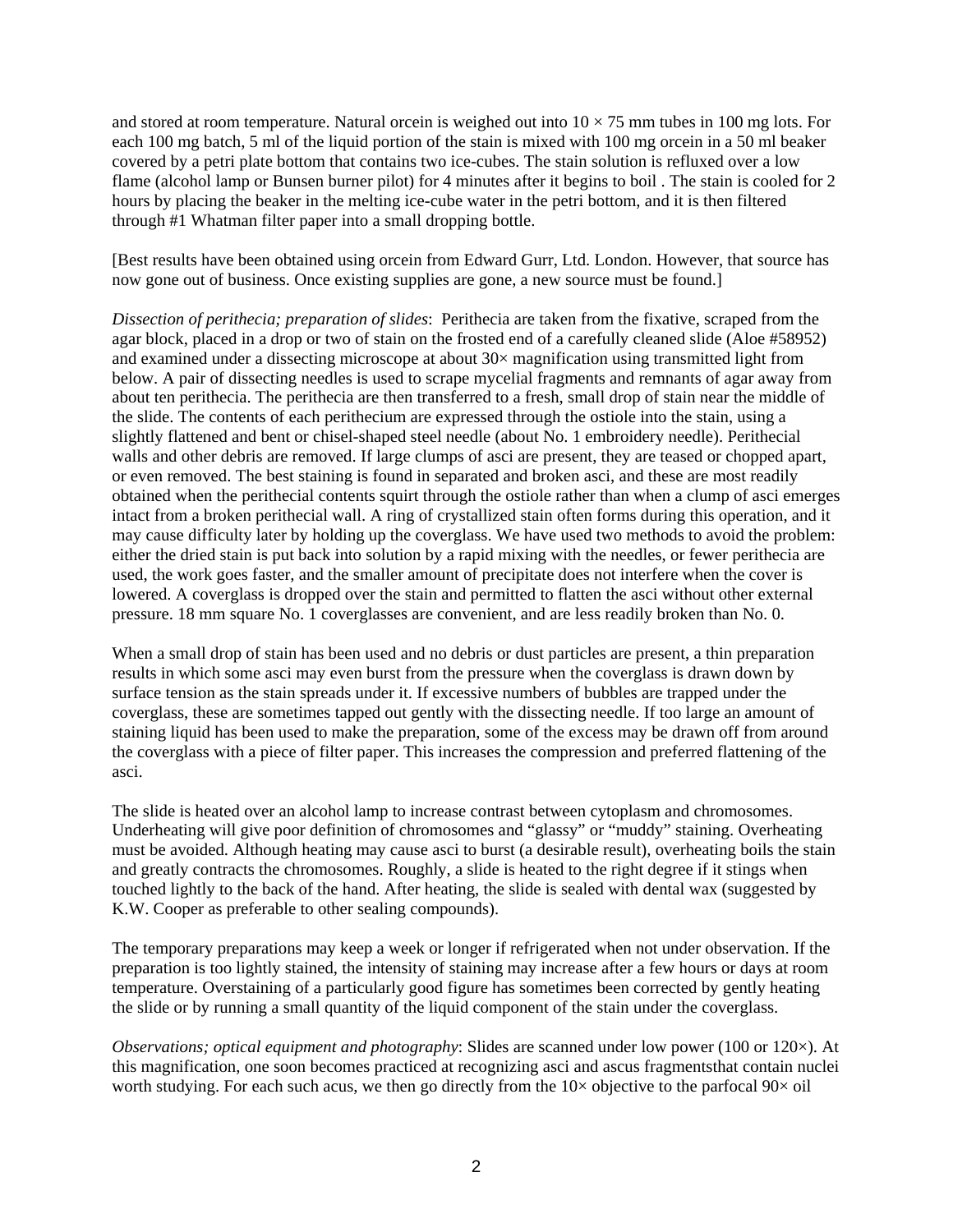immersion objective. (The high, dry lens is never used.) For critical observations, the slide is oiled to the condenser. A first-surface mirror is used. Critical alignment and illumination are essential.

Our observations have been made with a Spencer research microscope equipped with  $12\times$  Leitz periplan oculars, apochromatic  $10\times$  and N.A. 1.3,  $90\times$  objectives, and N.A. 1.3 condenser, or a Leitz microscope with  $10\times$  periplan oculars, apochromatic  $12\times$  and N.A. 1.4, 90 $\times$  objectives, and N.A. 1.4 condenser.  $16\times$ and 25× oculars and a 110× apochromatic objective have proved useful as accessories in working on the fine detail of pachytene chromosomes. Illumination was with a Bausch and Lomb model PR 27 illuminator with ribbon filament, using a Corning 4-68 filter in combination with a second filter, either 4- 67 or 4-97.

*Strain differences*: It is likely that the spreadability and stainability of the chromosomes, and other factors which affect the quality of preparations, are highly dependent on strain differences. We have used extensively the Oak Ridge wild types 74-OR23-IA and 74-OR8-la and other strains with the Oak Ridge or St. Lawrence background. Some segregants from crosses give better cytological results than others, and we have had some success in finding superior strains by selecting among progeny from backcrosses of strains that are known to possess good qualities for cytology. The presence of several classes of mutant markers among 100 or more strains examined has had no apparent relation to the quality of cytological preparations, nor has the presence of heterozygous rearrangements.

*Vegetative nuclei*: The same stain also has been used successfully to stain nuclei in hyphae or macroconidia. Conidia and hyphae are immersed directly in the stain on the slide without prior fixing, covered with a coverglass, heated, and sealed. Such conveniently made preparations are adequate for determining numbers of nuclei in macroconidia or microconidia. Fixation of conidia and hyphae prior to staining may improve nuclear staining in some strains.

The procedure for aceto-orcein squashes evolved in the hands of Barbara McClintock, Jesse R. Singleton, and Patricia St. Lawrence, whose basic methods have been adopted and modified by E. G. Barry.

*Crosses of N. crassa* × *N. intermedia. ( 2004 Addenda by EGB)*: Observations since publication of the above orcein-staining technique have improved the cytological study of pachytene chromosomes. When wild type *N. intermedia* strains P420 A (FGSC #2316) or P405 a (FGSC #1940) are crossed with many *N. crassa* normal sequence or rearrangement strains, excellent pachytene figures have been produced that are almost always superior to the pachytene chromosomes of *crassa* × *crassa* crosses.

Despite the fact that *N. crassa* and *N. intermedia* are distinct, reproductively isolated species, the chromosomes pair well in crosses between the two. Timing of the pachytene stage during ascus enlargement is coincidentally good, such that the most extended pachytene pairing occurs in enlarging nuclei in enlarging asci. (In some *crassa*  $\times$  *crassa* crosses, the pachytene stage occurs as the ascus is only beginning to extend in length and breadth. The brevity of pachytene pairing in these crosses possibly restricts extension of the chromosomes so that the paired chromosomes remain clumped and are unfavorable for study.)

The *N. crassa* pachytene complement is probably disgtinguishable from that of *N. intermedia* in the hybrid bivalents. The P420 or P405 *N. intermedia* components take up the orcein stain well and are intensely marked. They seem to display fewer chromomeres than their homologously paired *crassa* chromosome partners. The *N. crassa* chromosomes also stain remarkably well, displaying the typical chromomere patterns observed by McClintock (1945) and Singleton (1953). (See Fig 3 in Perkins and Barry 1977.). There is a single, well-defined nucleolus at pachytene.